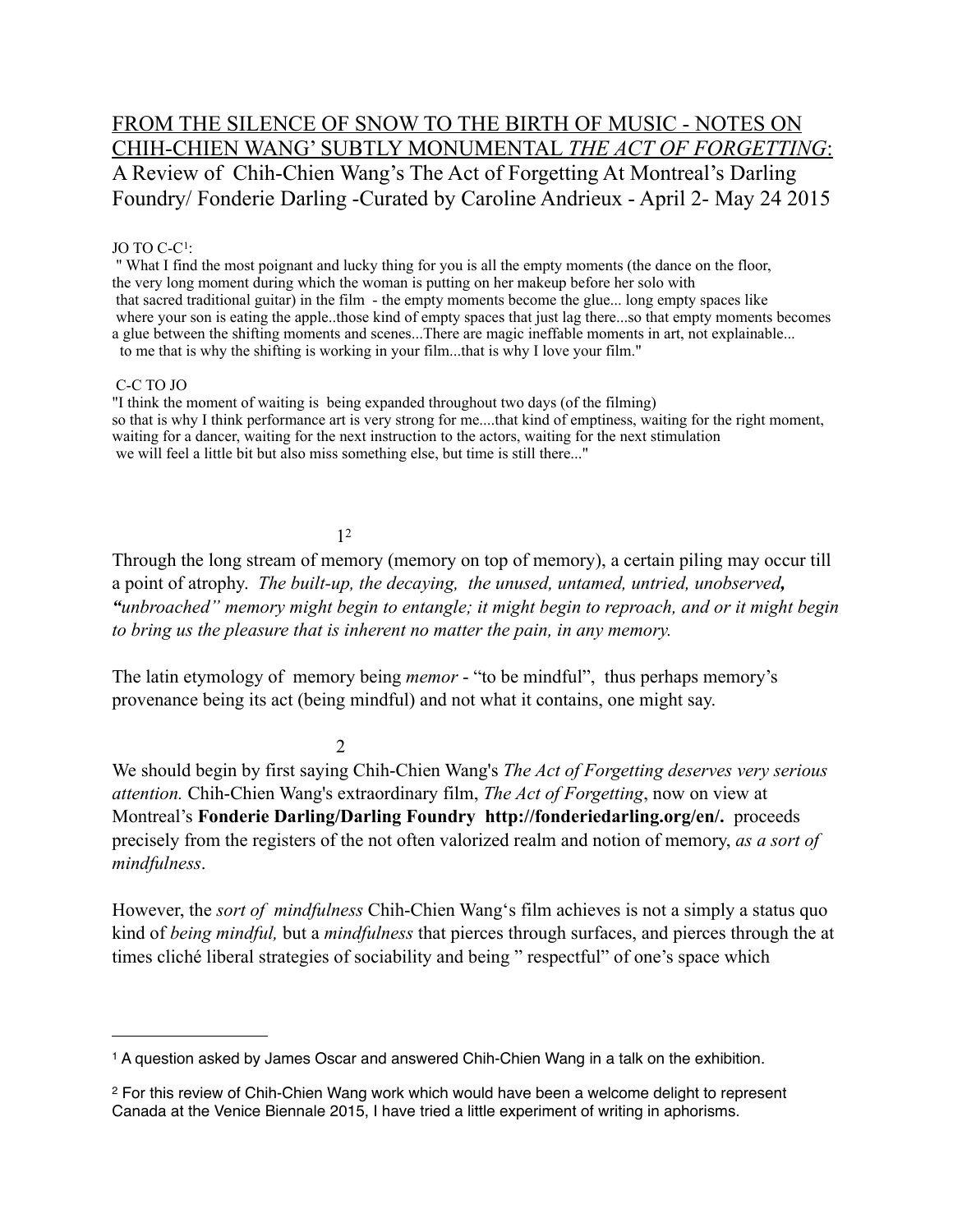somecommentators<sup>[3](#page-1-0)</sup> have suggested may at times impede interactions and become actions lined with "passive tolerance". They key here is that *The Act of Forgetting* with its various registers of language and interactions pushes for a radically transforming agenda for a community where deep interactions and kinships beyond mere tolerance can be experimented with: "Actors, authors, musicians, singers, and dancers open up through talking, performing, singing, playing, and improvising on camera." There is a set structure however which is key, as Chih-Chien has made very clear.

In Chih-Chien Wang's *The Act of Forgetting*, there are confrontations<sup>[4](#page-1-1)</sup>, crossings of safe spaces, and a relational aesthetic<sup>5</sup> that reaps a deep and very rich set of emotional exchanges. The context of Quebec and Canada<sup>6</sup> is also important to take into consideration, in looking at the variant of contemporary malaise and joy spoken about in the film. Chih-Chien Wang Wang's view is that of an impassioned and *imaginative trespasser* looking in from the inside. [7](#page-1-4)

3.

*The Act of Forgetting may evoke the question : What are contemporary senses of voice and language that might be keeping us caught in a state of "passive tolerance" and keeping us from truly interacting*? *The Italian philosopher Giorgio Agamben asks a similar question - "Is there a human voice, a voice that is the voice of man, as the chirp is the voice of the cricket or the bray is the voice of the donkey?"*

Chih-Chien Wang's *The Act of Forgetting seems to be looking for the cloaks over that voice and for the voice in- itself.* 

4.

<span id="page-1-0"></span><sup>3</sup> *In Trouble in Paradise,* Slavoj Zizek used this term and also spoke of the problematic of the "liberaldemocratic agenda of cultural tolerance (espousing to) save what can be saved, and put aside dreams of a more radical social transformation"**.** See also his essay *Tolerance as Ideological Category*.

<span id="page-1-1"></span><sup>4</sup> As Wang's efforts can be considered with the realm of "ethnographic film", one might think of the cutting edge work of Jean Rouch, especially in his *Chronique d'Un Été* and in his *Pyramide Humain*e*.* 

<span id="page-1-2"></span><sup>5</sup> See Nicholas Bourriaud's *Relational Aesthetics* and of course *The Poetics of a Relation* by Edouard Glissant which Bourriaud took his idea from.

<span id="page-1-3"></span><sup>6</sup> *6 Heike Härting at Université de Montreal has explored the ambiguous and problematic sides of the Canadian humanitarian mission in her work on General Romeo Dallaire's book on his experiences in Rwanda, Shake Hands With the Devil.*

<span id="page-1-4"></span><sup>&</sup>lt;sup>7</sup> Chih-Chien Wang is originally from Taiwan and has been in Quebec for 13 years.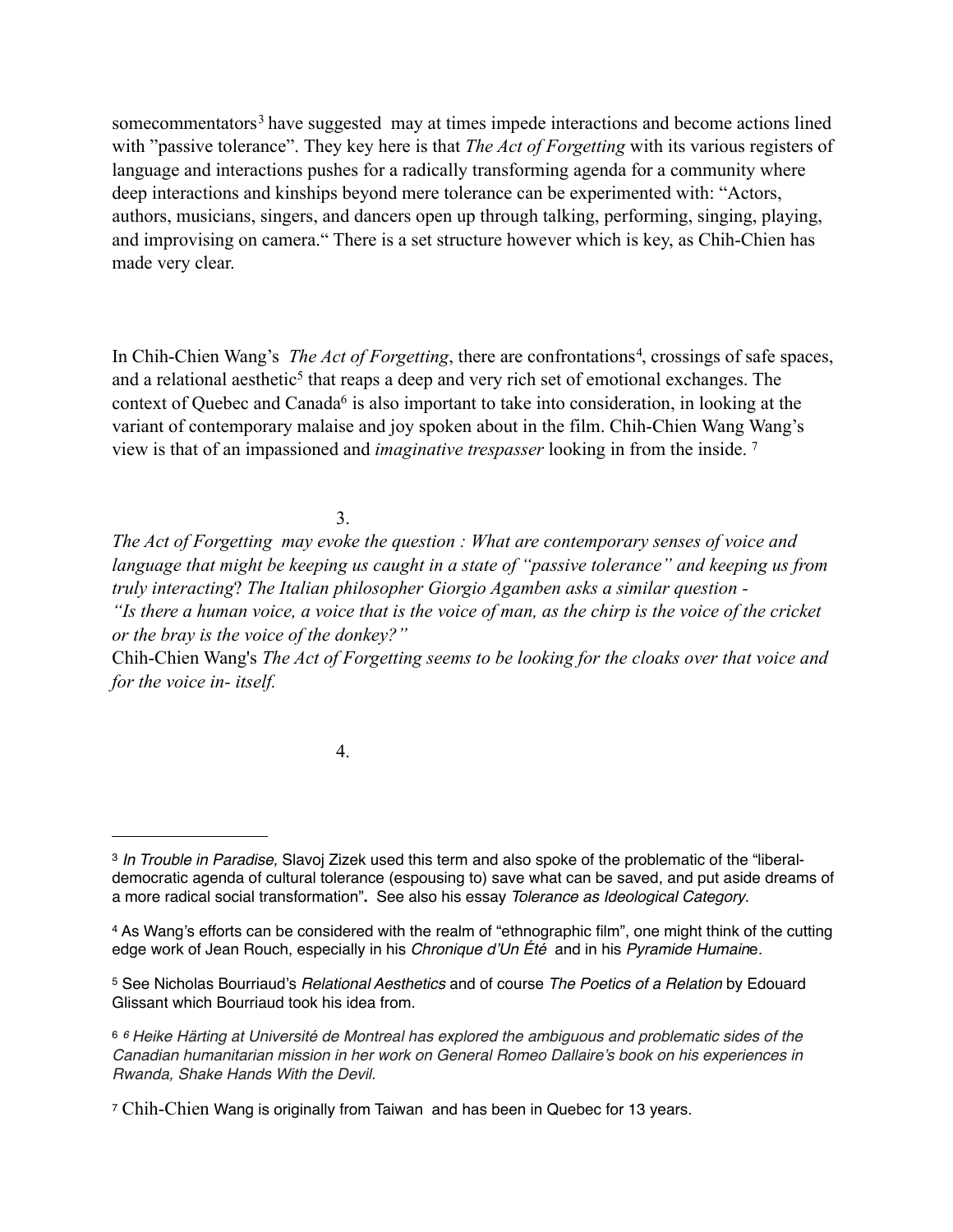*The Act of Forgetting* opens with an 18 year old Concordia University student recounting the "*hard" travails* of his life, but then he catches himself in his own *fashionable pessimism*[8](#page-2-0)*,* 

*"*I'm Joey, an 18 year old male... I try to be involved in the arts as much as possible...well, I try and do it as much as I can, but its not exactly all that much since I'm in engineering.

 Anyways, I get by. It's not the worst thing in the world I guess...Yes I'm 18....I shouldn't be saying things are bad yet...Yeah the general human concept that nothing is really good...you know we're all kind of trying to search for perfection...and then we never find it so therefore everything is bad. It's like I'm kind of aware of being sort of idiotic in how I look at the world, but I guess I can't really help it."

 So right away we are introduced to a subtly faithless worldview (but one with an awareness of its false consciousness) *where phatic language cohabits with terminal actions.* 

5

The *phatic* sense of language is that register of communication as sociability, for basic interactions. The phatic create first encounters, even found the basic building blocks of communities.

In the The Act of Forgetting, the  $18$  year old<sup>9</sup> continues:

It's like all the good things... I know they are good, but it always seems to be tainted by

 things that I view as not as good. It's sort of like... going out and going to bars with friends is fun but it's still like there is ... there is just a certain emptiness of the whole university life, kind of with all the socialization based mainly around alcohol, and, I guess I just not vey much actually getting to know people rather than just trying to further your own selfish interests, I guess..

What then becomes apparent is Chih-Chien Wang's *always moving trajectory* of a greater and greater immersion of his characters in entering into deeper forms of communication (a deep song), as the film's characters' languages are always moving from phatic communication to deeper exchanges.

6.

Joey, the 18 year old, describes the role he is to play in a piece of theatre the film is attempting to document - the story of a son's relation to his father. The father breaks down emotionally. The son must decide how to respond.

*The Act of Forgetting carries on under the auspices*<sup>10</sup> of primarily documenting a "play", in which a son consoles his father for the first time in his life, reversing the traditional roles.

<span id="page-2-1"></span>9 It should be noted that the 18 year was sitting next to me by accident during my viewing on a random day. From what I gather Chih-Chien has encouraged his actors to attend screenings at random times. This has added a meta element among others to this film/ performance.

<span id="page-2-2"></span>10 The french translation of this would be more precise in saying that "*L'Acte de Souvenir* continue avec l'air de traiter les proces d''une piece de théatre..."

<span id="page-2-0"></span><sup>8</sup> Medhi Belhaj Kacem speaks about something that could be described as *fashionable pessimism* in contemporary life in his *La Psychose Francaise* about France, racism, immigration, and the inner cities. Of course "hipster irony" is not a far step from this "fashionable pessimism".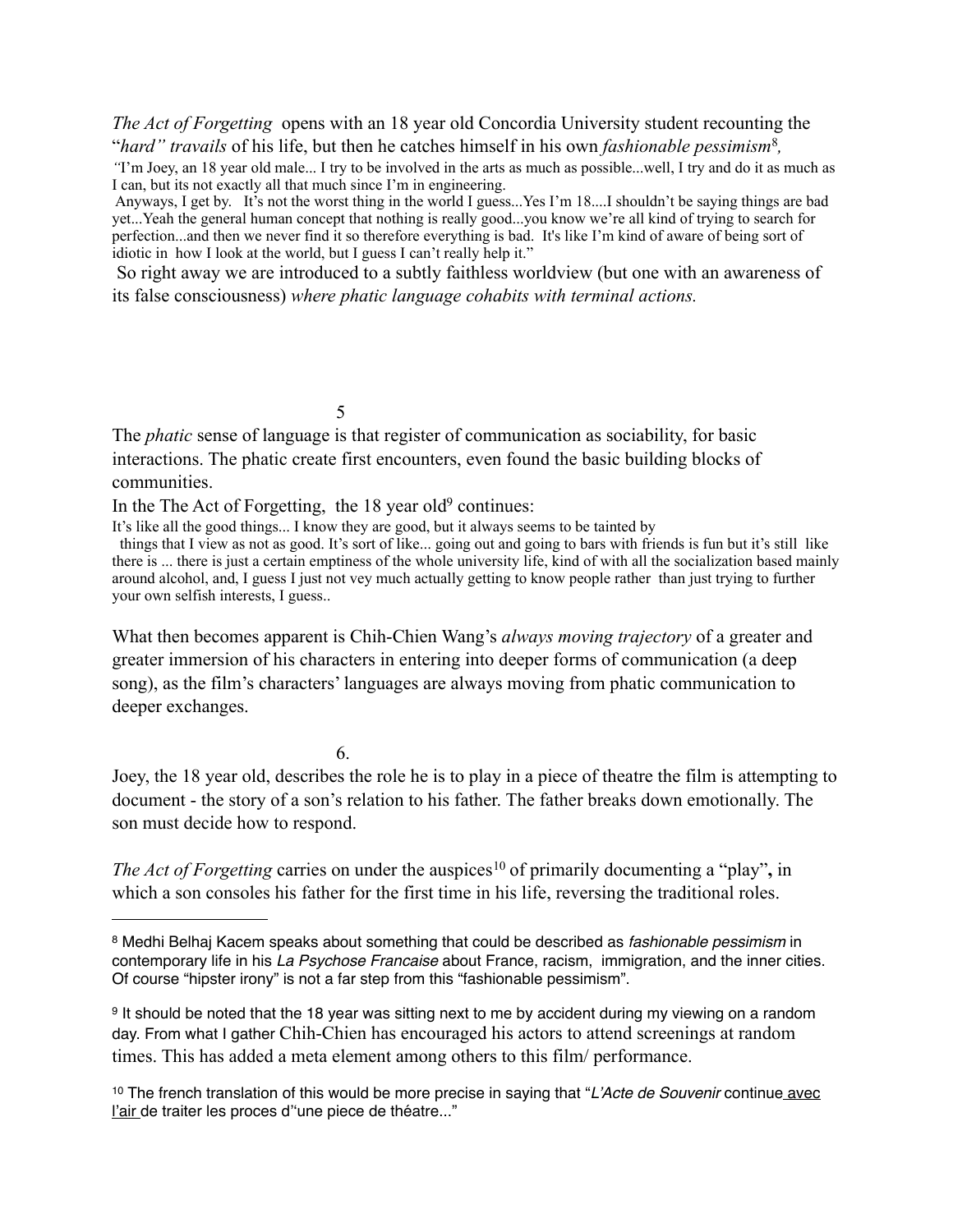The play that everyone worked enormously hard to prepare is supposed to be based on a true story told by one of the actors about the son and father. A quandary and breach occur in the process because the question comes up whether the "true" story told by the actor about his father was actually true. Had these actors emotionally invested in preparing to represent a story they were convinced had been true? We have landed in not just a simple examination of ethics but of language itself - language and voice, as the very building blocks that then allow us to construct our notions of ethics.

*The Act of Forgetting "safely" makes its audience first believe in the film's primary role as a search for the truth or falsity of this story. But Chih-Chien Wang may actually be examining the way people speak their experiences and not what they are saying (true or false)*

Below the surface of things, we soon see that we may have landed in not a simple examination of ethics (of whether the story that inspired the play and film is true or false) *but that Chih-Chien Wang's examination may be in how people deploy language and search for a voice to express these concerns, not the actual concerns themselves.* 

# 7.

Among the moving scenes, such as:

- 1. The theater directress "teaching"/ showing the actor playing the father how to position his body to look as though he is distraught.
- 2. The extremely long take of a woman applying make up, who then launches into playing a traditional/ sacred guitar instrument.
- 3. *Chih-Chien* 's convincing his son to eat his apple which at first seems to be a too long take with the slow circling 360 degree camera, where we begin to only afterwards see that in this silent extended gesture, a large plane of silent reflection had been opened up to think through many of the questions that had been opened up in the film up to that point.
- 4. The epiphany like musical finale which might be the ultimate telling beyond the story of the father and son, beyond language - voice. For a voice, as described by Agamben cited above in point 3.
- 5. The breathtaking almost endless *floating* scene of Chih-Chien's son eating the apple, as though he is carving out his own voice in *how* he wishes to eat the apple, not according to Chih-Chien's specific instructions.

Among the many scenes, there is a dance scene that occurs where there is a true *embodying* of a search for a voice:

"So two in each direction. tu tu, and back, tu tu and forward, and hand on your partners back, tu tu, together. one back. you flip, and then on the back, and this way, and this way, just back and forth, stay in touch with the back. okay we're gonna slow it down"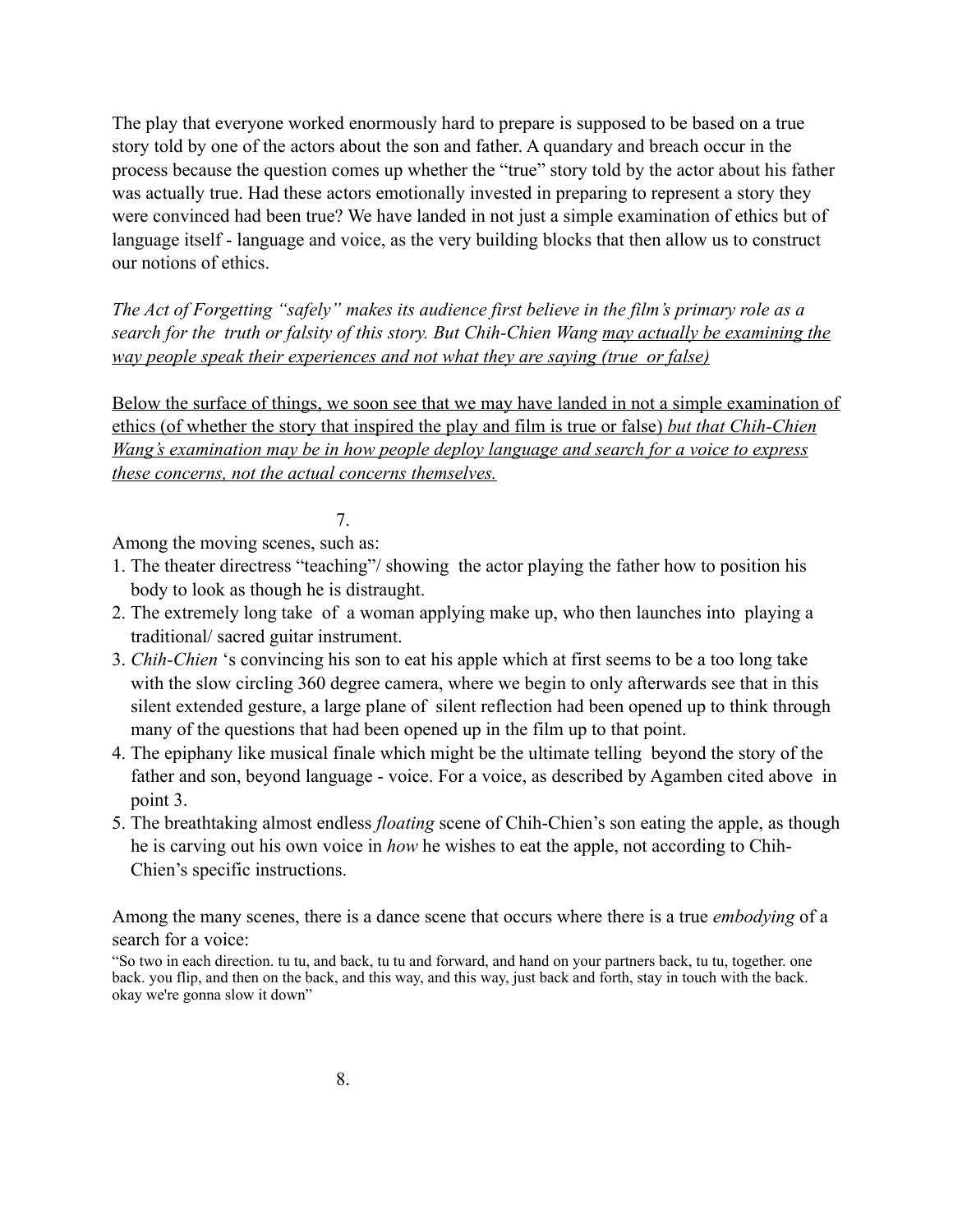One young lady (Meredith), who has been speaking about her sex work in an aloof manner, after awhile begins to start speaking deeply about her life and intimacy, but first only through singing a song. One might feel the at first empty empty sociability of her talk, and then we come *to the transition in the film to another register of language that moves beyond the phatic and begins to start to imply a kind of relation.*

"My body is a cage that keeps me from dancing with the one I love. My body is a cage that keeps me from dancing with the one i love but my mind holds the key. I'm standing on a stage with fear and self-doubt, it's a hollow play but they clap anyway. My body is a cage that keeps me from dancing with the one i love but my mind holds the key. You're standing next to me. My mind holds the key. Im living in an age of fear and self-doubt though my language is dead ... the ... I have to stop. I don't remember the words." Meredith's song in The Act of Forgetting.

Once through the song, she begins to speak of the true intimacy of her experiences and a man named Jean adds to her comments, in very profound tones:

" I think acting is also, a way of putting arts into, into yourself. Like you're, it's weird, because you're at the same time the artist, and the instrument. And you always have to uh like to go on the artist way or the instrument way, and you challenge both things and um sometimes the instrument wants to show off, and the artist is laid back. And sometimes the artist comes in and the instrument is no longer there, something like that, and... i think it's well, when both are aligned together, there is, good music, or good sound, or real sound, or real music, I don't know. A music we call harmony."

### 9.

The very camera work, the constant shifting camera work, highlights the musicality in *The Act of Forgetting*, with its constant circling motion around the speaking subjects which lends itself to provoking both a meditative and *future trance state* reminds us of the larger plane of not just language, but of looking at a subject along a larger plane. As in 360 views, now popular again through the likes of companies like Oculus Rift, Chih-Chien Wang's consistently circling camera moves beyond a portraiture view (in the typical "talking head" monologue/ "interview" done on camera) to invite a kind of transversality at the heart of his project. That transversality invites us to consider not just what is being said but how it is being said, the rhythm of how it is being said and **a larger field of consideration than normally considered -** the how and rhythm of how it is being said - the *interstices* of how it is being said.

### 11

The objects and the poured asphalt sculpture in the exhibition might act as devices and platforms. They , perhaps can be considered as objects/ platforms *to be deployed as talisman* or as staging areas. In the case of the poured asphalt sculpture, one might consider this a platform from which to start and stop one's flight into finding one's "voice", if one can carry on with Chih-Chien Wang's whole thematic of *searching out the sacred spaces of contemporary intimacy*.

## 12

The photos in the exhibition seem to flank the film *like wings that function to move or put the the body of the whole exhibition in flight or at rest.*